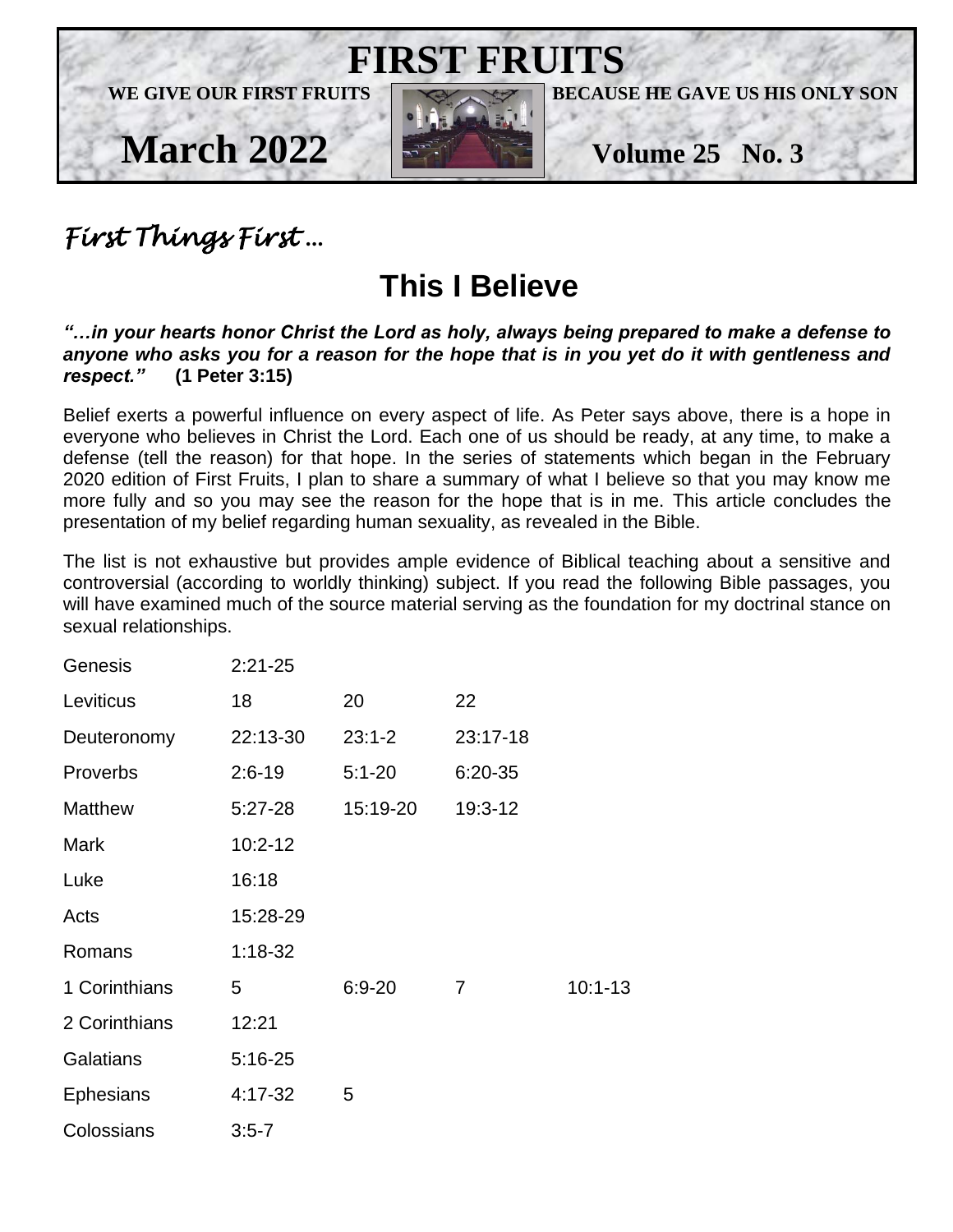| 1 Thessalonians | $4:1 - 12$ |          |      |          |
|-----------------|------------|----------|------|----------|
| 1 Timothy       | $1:8 - 11$ |          |      |          |
| <b>Hebrews</b>  | 12:14-17   | 13:4     |      |          |
| James           | 4:4        |          |      |          |
| 1 Peter         | 2:11       |          |      |          |
| 1 John          | $2:15-17$  |          |      |          |
| Jude            | $4 - 7$    |          |      |          |
| Revelation      | $2:14-17$  | $14:4-5$ | 21:8 | 22:14-15 |

May the God of hope fill you with all joy and peace in believing, so that by the power of the Holy Spirit you may abound in hope.

In the Master's service, Pastor Grier



### **BIBLE READING SCHEDULE MARCH 2022**

| Date           | Reading           | Date | Reading           |
|----------------|-------------------|------|-------------------|
| 1              | Psalm 109         | 17   | Psalm 120         |
| $\overline{2}$ | Psalm 110         | 18   | 1 Thessalonians 1 |
| 3              | Psalm 111         | 19   | 1 Thessalonians 2 |
| 4              | Psalm 112         | 20   | 1 Thessalonians 3 |
| 5              | Psalm 113-114     | 21   | 1 Thessalonians 4 |
| 6              | Psalm 115         | 22   | 1 Thessalonians 5 |
| 7              | Psalm 116-117     | 23   | 2 Thessalonians 1 |
| 8              | Psalm 118         | 24   | 2 Thessalonians 2 |
| 9              | Psalm 119:1-24    | 25   | 2 Thessalonians 3 |
| 10             | Psalm 119:25-48   | 26   | Psalm 121-122     |
| 11             | Psalm 119:49-72   | 27   | Psalm 123-124     |
| 12             | Psalm 119:73-96   | 28   | Psalm 125-126     |
| 13             | Psalm 119:97-120  | 29   | Psalm 127-128     |
| 14             | Psalm 119:121-144 | 30   | Psalm 129-131     |
| 15             | Psalm 119:145-160 | 31   | Psalm 132         |
| 16             | Psalm 119:16-176  |      |                   |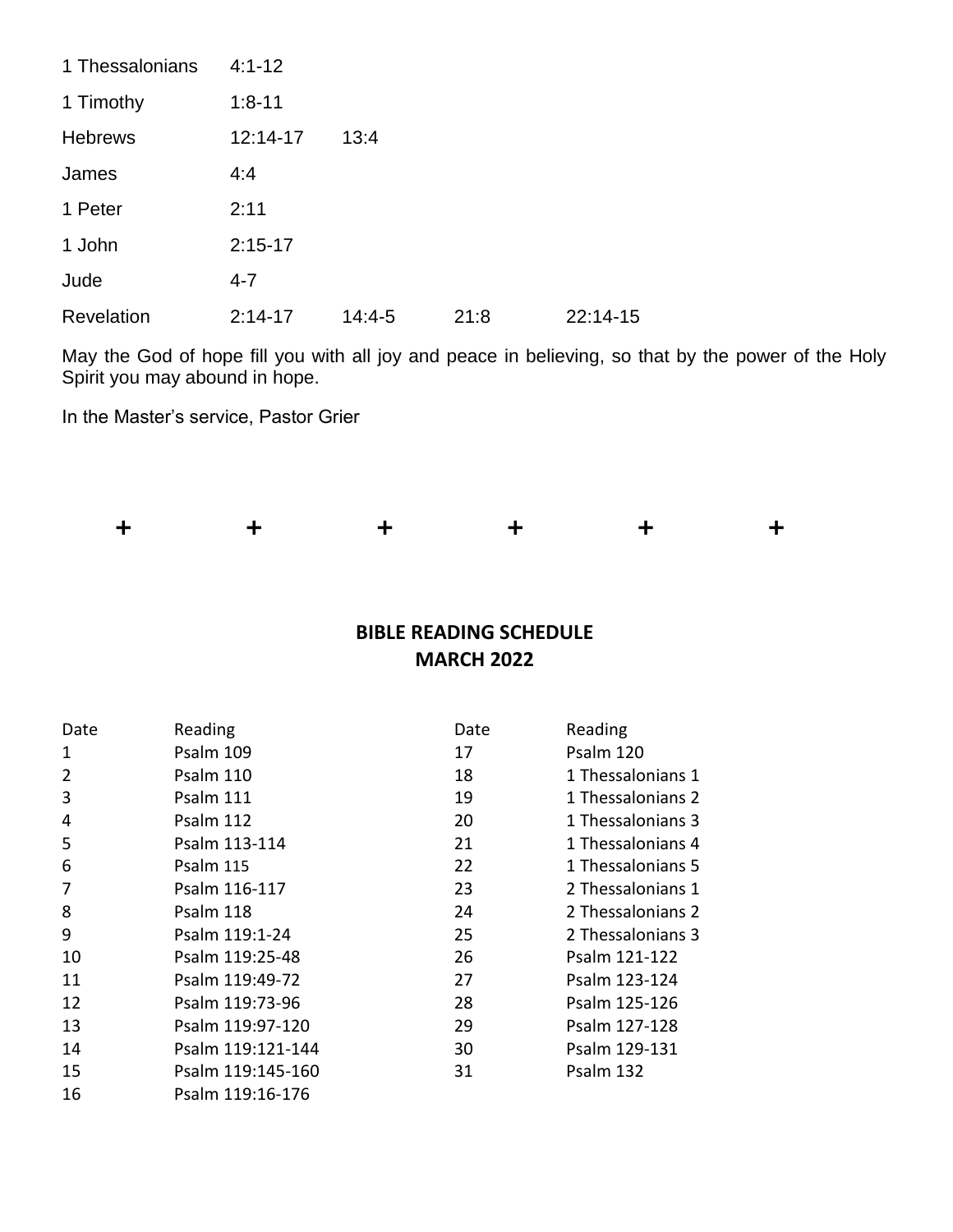

First School And Day Care

The First School has 120 kids and a substantial wait list. We are in the middle of planning out summer and finding a good date for VBS. As soon as we get a date, we will let everyone know. We will be needing volunteers so if you are interested, please let me know.

Many Blessings,

Bree Joines

First School Director

**First School Board Meeting – Tuesday, March 8 th, at 5:00 p.m.**





# **MARCH READINGS**

- 03/06 Genesis 49:13-27, Psalm 47:5-9, Romans 8:26-30, Mark 3:7-12
- 03/13 Genesis 49:28-33, Psalm 48:1-8, Romans 8:31-39, Mark 3:13-21
- 03/20 Genesis 50:1-14, Psalm 48:9-14, Romans 9:1-13, Mark 3:22-30
- 03/27 Genesis 50:15-26, Psalm 49:1-4, Romans 9:14-26, Mark 3:31-37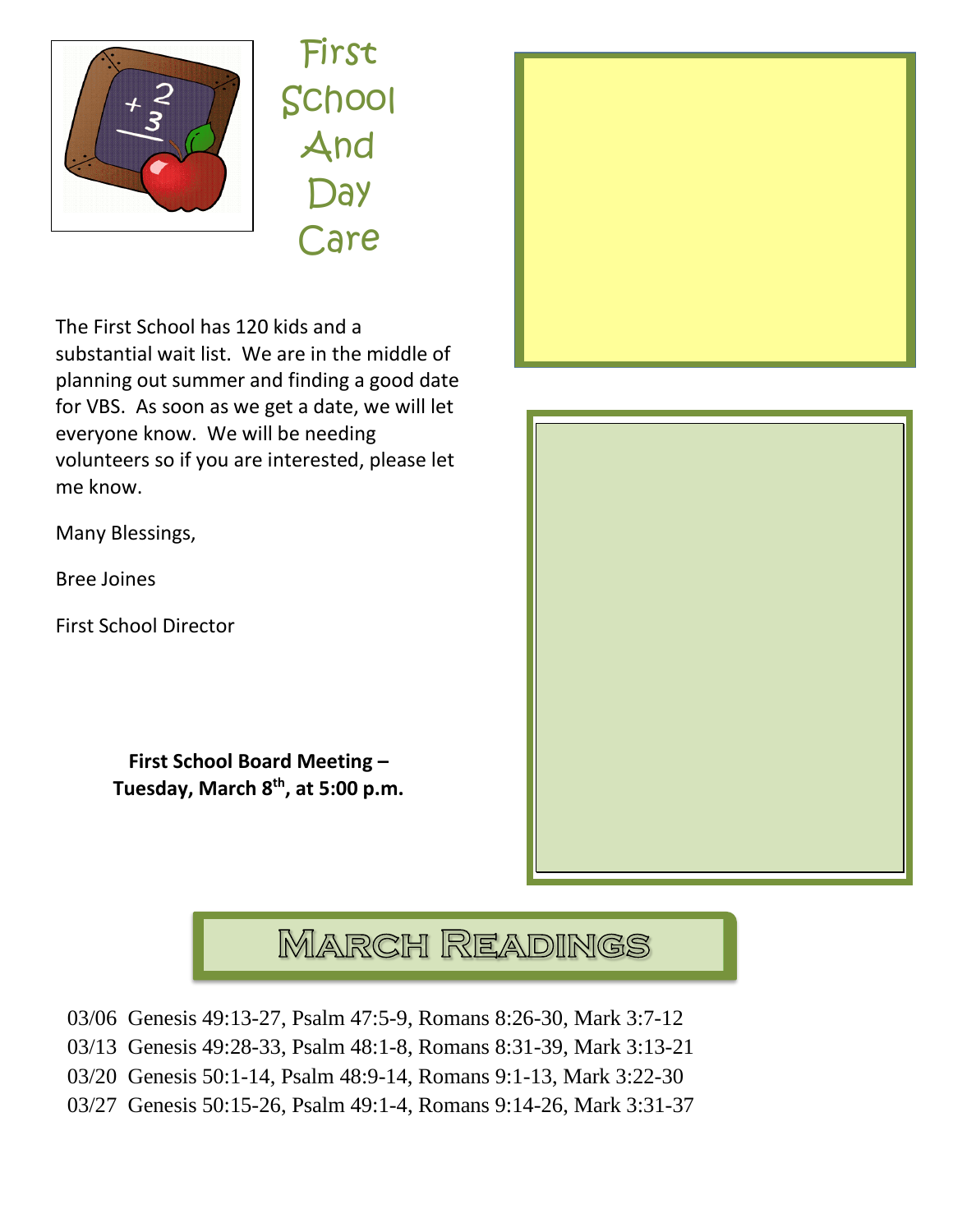

| 03/07 Ryan Woodson      |
|-------------------------|
| 03/08 Thomas Hernandez  |
| 03/10 Misty Ledwig      |
| 30/16 Shirley Chatel    |
| 03/16 James Herrington  |
| 03/29 Abigail Hernandez |



| 03/06 Jaqueline Lundy    |
|--------------------------|
| 03/06 Cathy Schoenfield  |
| 03/10 Rachel Hernandez   |
| 03/13 Brantley Doege     |
| 03/13 Alvin Yackel       |
| 03/23 Sheila Miller      |
| 03/25 Emma Jo Barosh     |
| 03/26 Nora Hollingsworth |



03/18 Kirk & Nerissa House 03/19 Saby & Lynette Hernandez 03/30 Doug & Cindy Mathews

#### **Our FLC Family**

 Nora Hollingsworth Dorothy Atchetee Harlo & Rhonda Atchetee Charles Bard Ron Chambles Lynda Christenberry Marilyn Kight Kim & Larry Ledwig Odis Newton Becky Sample Ruth Speckels Bentley



**Friends of FLC** Kim S Ellwood Hermansen

*List will be cleared on the 1st in January, April, July and October. Please help us stay current; call the office with changes or additions.*



Pray for All Who Serve In the US Military

#### **WE'RE HERE WHEN YOU NEED US**





 Office hours: Tues & Thurs: 8:00am - 4:30pm Wed: 8:00am – 12:00pm

> Phone: 979-543-5847 Email: [office@firstlutheranec.com](mailto:office@firstlutheranec.com)



COUNCIL MEETING Thursday, March 17<sup>th</sup> 6:00 p.m.

Pastor Clyde Grier: Phone: 979-541-6173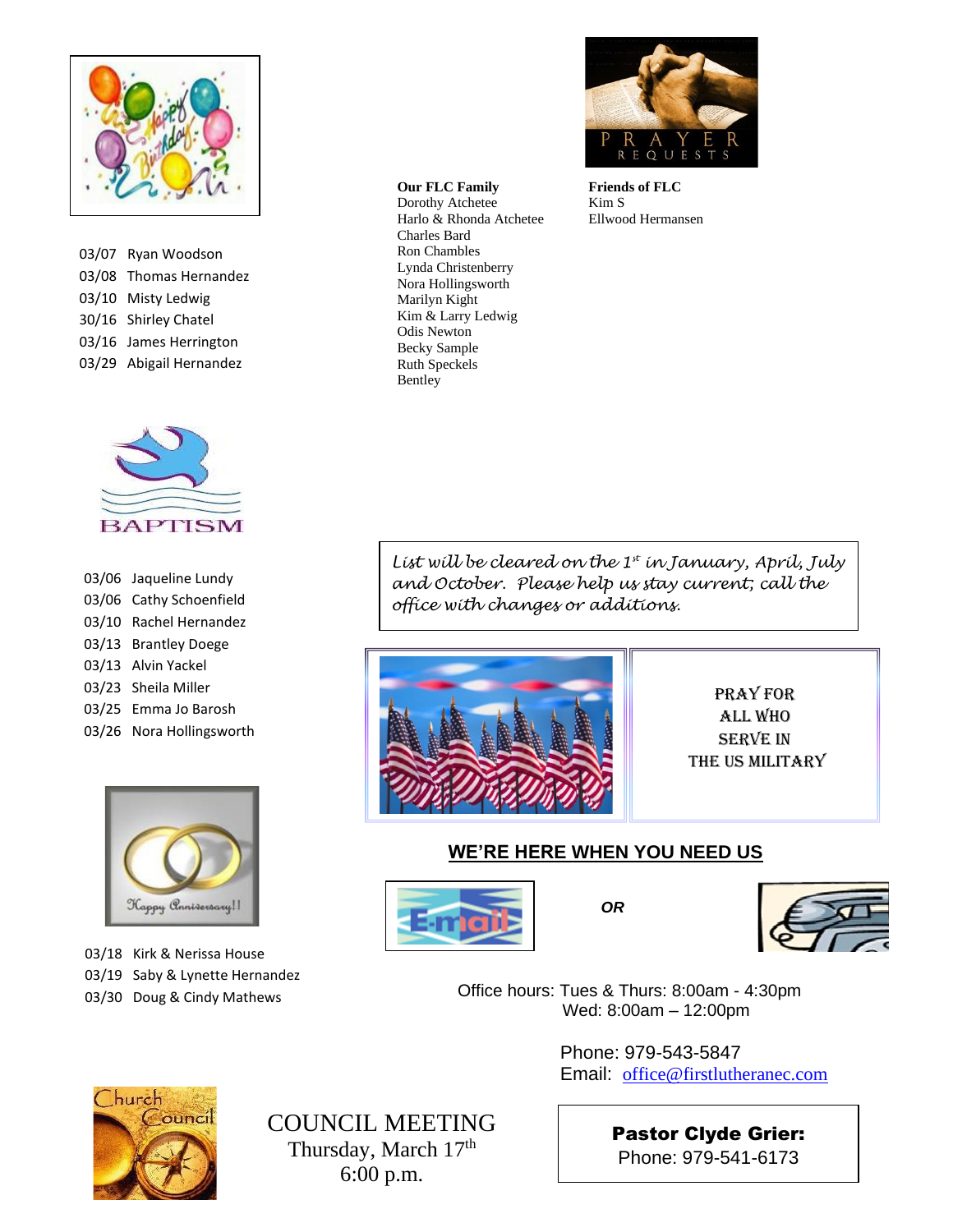## **FLCEC Manna Meals Team**

Our FLCEC Manna Meals Team will be serving on Monday, March 7<sup>th</sup>. Please let Cathy Schoenfield know if you will be able to help. Help is always needed with serving and cleaning up!

Where all are family and all are fed

**+ + + + + + + +** 

# **Spring Forward!**

 your clocks ahead one hour so you will be on time for our morning service. On Sunday, March  $13<sup>th</sup>$ , daylight saving time begins! Remember to "spring forward" – turn

İ

Ī

#### j Sheila Herrington, Milton Johnson, Kirk Marek, Cindy Mathews, Jimmy Nielsen **Newly elected Church Council Members:** Calvin Borak, Will Joines **Continuing Church Council Members: Continuing on First School Board:** Billie Jean Bram, Kim Ledwig, Diane Stewart Helen Kight, Cori Koudela **Elected to Cemetery Board:** Pat Marek **Continuing on Cemetery Board:** Calvin Borak, David Kight **Auditors – 2022** Karen Kight, Helen Johnson **Nominating Committee – 2022** Milton Johnson, Jimmy Nielsen, Cathy Schoenfield



#### **Lenten Schedule**

#### **Ash Wednesday Service – 12:15 pm**

March  $2^{nd}$  – The End from the Beginning"

**Lenten Services – Wednesdays – 12:15pm**

March 9<sup>th</sup> - "Alone But Never Lost" March 16<sup>th</sup> - "Quiet Resolve" March 23rd - "He Suffered" March 30<sup>th</sup> – "Surrounded without Surrender" April  $6^{th}$  – "The Final Straw"



# *A Lenten Prayer*

*Heavenly Father, throughout these forty days of Lent, draw us ever closer to You. Help us lay aside the sins that cling so closely and run with endurance the race that is before us, looking to Jesus Christ, the author and perfecter of our faith. As we have been made one with Him through Baptism, empower us to share the good news of Your grace with others. Through Christ, our Lord. Amen.* 

--- Portals of Prayer (January-March, 2022) page 108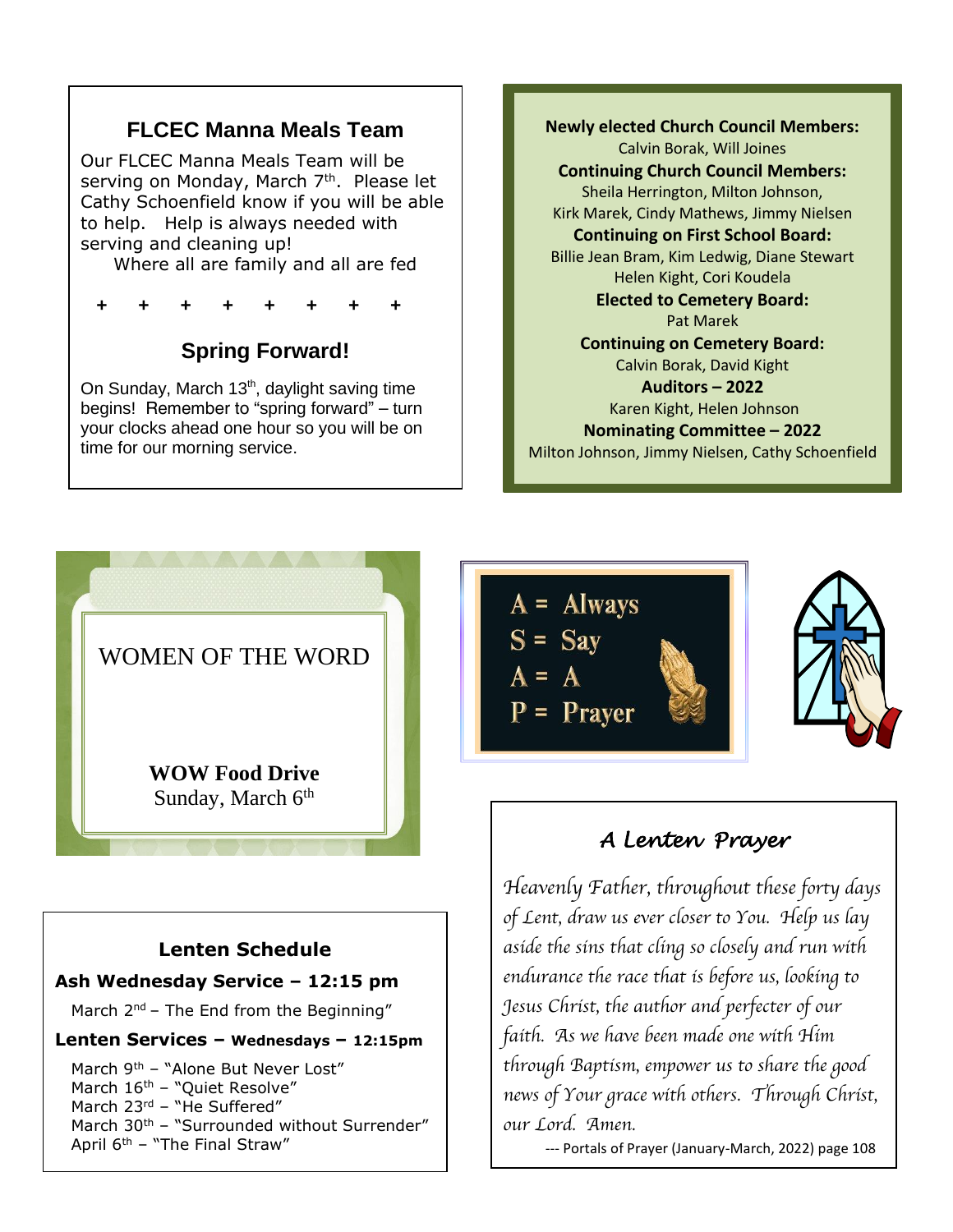

# March 2022

| <b>Sunday</b>                                                                                                        | <b>Monday</b>                                                                              | <b>Tuesday</b>                                   | Wednesday                                              | <b>Thursday</b>                                         | Friday | <b>Saturday</b> |
|----------------------------------------------------------------------------------------------------------------------|--------------------------------------------------------------------------------------------|--------------------------------------------------|--------------------------------------------------------|---------------------------------------------------------|--------|-----------------|
|                                                                                                                      |                                                                                            | 1                                                | 2<br><b>Ash Wednesday</b><br><b>Service</b><br>12:15PM | 3                                                       | 4      | 5               |
| 6<br><b>Sunday School</b><br>$9:30$ AM<br><b>Worship Service</b><br>10:45 AM<br>w/Communion<br><b>WOW Food Drive</b> | $\overline{\phantom{a}}$<br><b>Manna Meals</b><br>5-6:30 PM<br><b>FLCEC Team</b><br>serves | 8<br><b>FS Board</b><br><b>Meeting</b><br>5:00PM | 9<br><b>Lenten Service</b><br>12:15PM                  | 10                                                      | 11     | 12              |
| 13<br><b>Sunday School</b><br>9:30 AM<br><b>Worship Service</b><br>10:45 AM                                          | 14                                                                                         | 15<br><b>Newsletter</b><br><b>Items Due</b>      | 16<br><b>Lenten Service</b><br>12:15PM                 | 17<br><b>Church Council</b><br><b>Meeting</b><br>6:00PM | 18     | 19              |
| 20<br><b>Sunday School</b><br>9:30 AM<br><b>Worship Service</b><br>10:45 AM<br>w/Communion                           | 21                                                                                         | 22                                               | 23<br><b>Lenten Service</b><br>12:15PM                 | 24                                                      | 25     | 26              |
| 27<br><b>Sunday School</b><br>9:30 AM<br><b>Worship Service</b><br>10:45 AM                                          | 28                                                                                         | 29                                               | 30<br><b>Lenten Service</b><br>12:15PM                 |                                                         |        |                 |

# March Responsibilities

ASSISTING MINISTER: **Jimmy Nielsen** SEXTON: **Doug Mathews**  USHERS: **Doug Mathews, James Stewart** ALTAR GUILD**: Cindy Mathews, Helen Johnson** 

#### READER

- **6 th Helen Johnson**
- **13 th Ty Schoenfield**
- **20 th Kirk Marek**
- **27 th Ted Schoenfield**

If you are unable to serve on your date, please find someone to take your place.